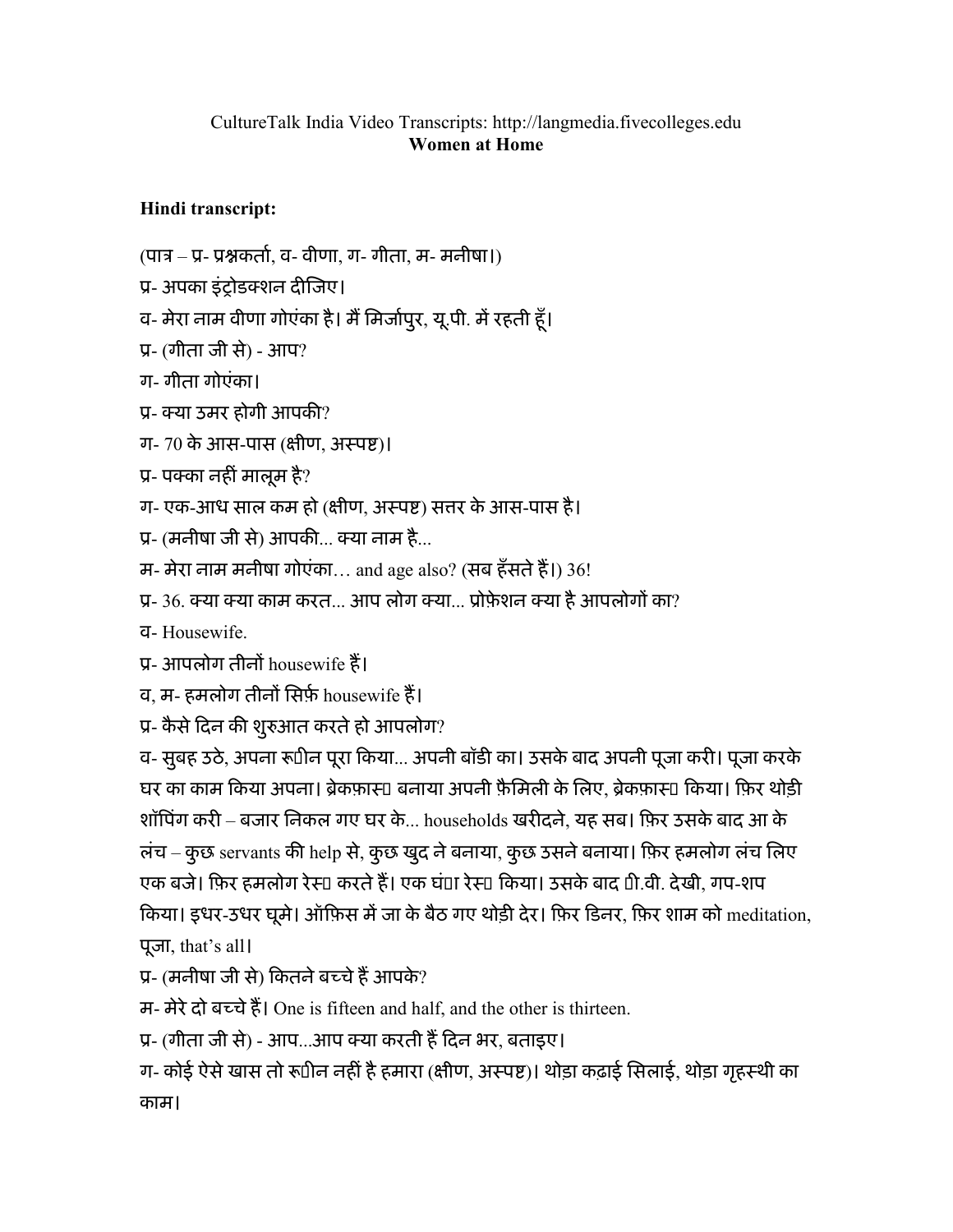प्र- घर में कितने लोग हैं आपके?

ग- इस  $\Box$ ाइम तो हमलोग तीन लोग हैं।

प्र- और सब लोग कहाँ हैं?

ग- सब… बच्चे लोग सब बाहर रहते हैं।

प्र- कहाँ रहते हैं बच्चे?

ग- दिल्ली, बॉम्बे, प⊔ना।

प्र- कितने बच्चे हैं आपके?

ग- दो लड़के हैं, उनके परिवार हैं सबके।

प्र- कहाँ-कहाँ रहते हैं? दोनों... बड़ा... आपका बड़ा बे0ा... आपके साथ रहते हैं क्या?

ग- बड़े बे0ा मेरे साथ में रहता है, छो0ा प0ना रहता है। उसके बच्चे सब बाहर पढ़ते हैं – कोई दिल्ली, कोई बॉम्बे। एक की लड़की की शादी होते जा रही है बॉम्बे...

प्र- आप मिस् नहीं करती हैं अपने परीवार को यहाँ पर?

ग- बहुत मिस् करते हैं।

प्र- अच्छा, आपलोग कढ़ाई-बुनाई कुछ... समय अ..समय... hobbies क्या हैं आपकी?

ग- कढ़ाई, सिलाई, बुनाई (क्षीण, अस्पष्ट)। पू ल वगैरह की थोड़ी (क्षीण, अस्पष्ट) और उसकी मरम्मत(?) करते हैं।

प्र- (मनीषाजी से) - अच्छा, आपके घर में ऑफ़िस नीचे है, घर ऊपर है। तो उससे आपके लाइफ़ में क्या...क्या फ़र्क आता है? जैसे अगर... आप सोचिए, अगर फ़्लैं। में आप रह रही होतीं, ऑफ़िस दूर है आपका, मतलब... अभी आपका.. आपके husband का ऑफ़िस नीचे है। तो उससे क्या... आपके ऊपर या responsibility पड़ता है?

म- घ... नहीं, घर में अगर ऑफ़िस होता है, फ़ुल-Uाइम involvement होता है wife का। As a lady... उसको... मतलब any time कुछ भी हो सकता है। मान लीजिए आगर आपको कहीं जाना है। तो आप नहीं जा सकते, क्योंकि हो सकता है आपको, मतलब, चाय बनाना पड़... पड़ जाए, या हो सकता है नाश्ता ही देना पड़ जाए। और लेकिन अगर ऑफ़िस आपके घर से दूर होता है, तो आप फ़ी हैं। आप बस... अपने husband के रि¤र्निंग ¤ाइम पे आप अपना वहाँ पे presence रखिए। नहीं तो िफ़र आप उस in between जो है, आप कहींभी जा सकतेह"। मतलब अपना... मतलब थोड़ा-सा अपना पर्सनल... अपने ऊपर ध्यान दे सकते हैं। लेकिन अगर ऑफ़िस घर के नीचे ही है, तो वह आपका भले ही उसमें कुछ भी काम आपको नहीं करना पड़ा, लेकिन फ़िर भी involvement रहता है।

प्र- (वीणाजी से) - अच्छा, आपके बच्चे क्या करते हैं?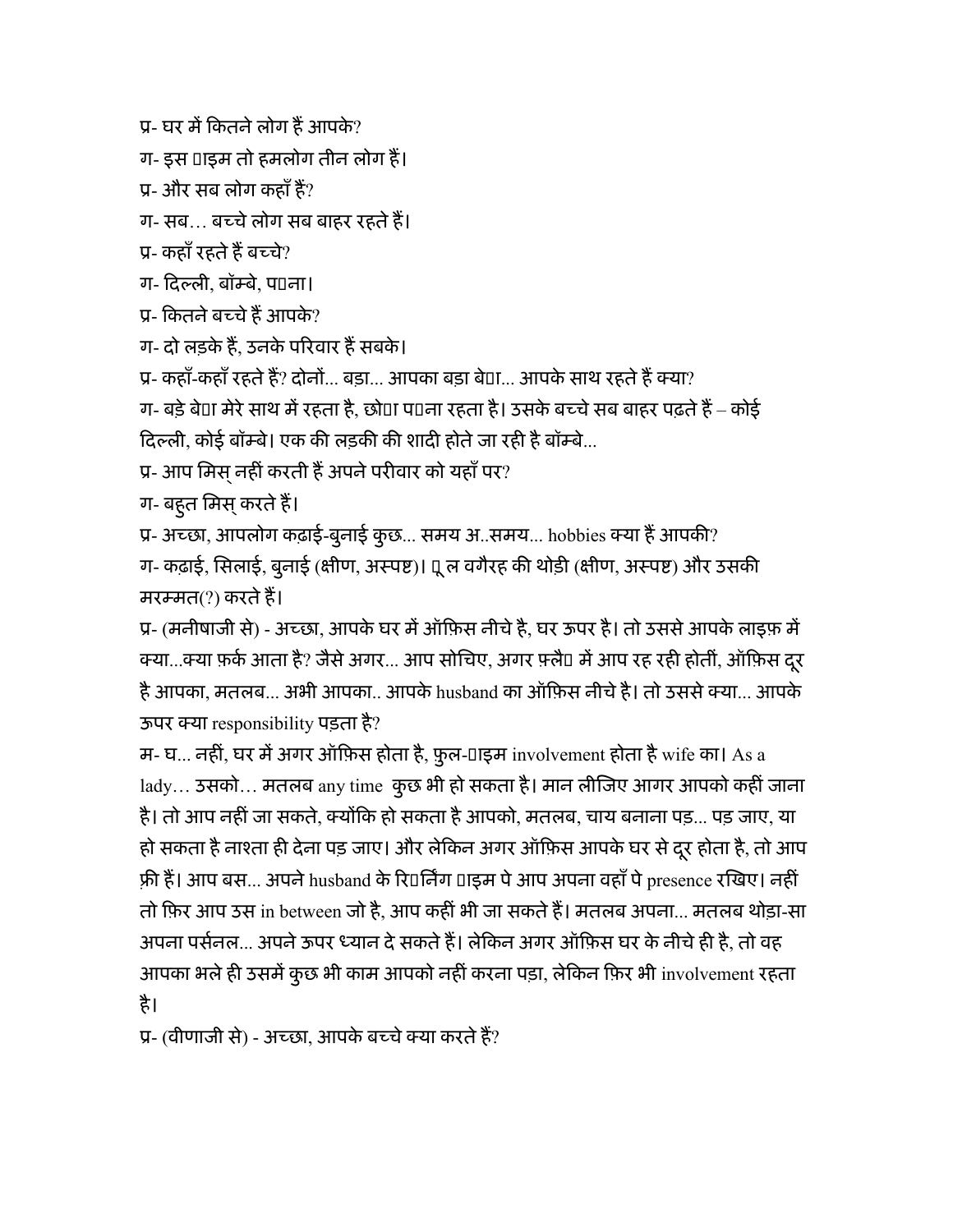व- मेरे तीन बच्चे हैं। बेपे की शादी हो गई, वह दिल्ली रहता है। अपना उसका परिवार बन गया। बेटी की शादी होनेवाली है। एक छोटी बेटी है, वह U.S. म'पढ़ती है। हमलोग तीन लोग यहाँपेरहते हैं सिर्फ़।

प्र- आप अपने बच्चों को मिस नहीं करते हैं यहाँ पे?

व- मिस् भी करते हैं, अपनी लाइफ़ भी enjoy करते हैं। बहुत ज्यादा ऐसा नहीं कि मेरे को बहुत परेशानी है कि मेरे बच्चे बाहर हैं तो (अस्पष्ट ध्वनि)।

प्र- अच्छा, छोपे शहर में आपलोग रहते हो।....यहाँ पे kitties होती हैं?

व- हाँ।

प्र- Kitties होती हैं। क्या करते हो kitty में?

व- Kitty म'हमलोग... kitty या, मतलब, kitty बोल करके नहींहै, वह get-together हैहमलोग का। हमलोग का मन लगाने का एक साधन है। कि आपस में हमलोग फ़्रेन्ड्स लोग मिले, कुछ गेम खेले, कुछ चर्चाएँ करीं – उस पे हमलोग कोई सामाजिक चर्चा भी करते हैं। अपने राष्ट्र भी... चर्चा भी करते हैं। उसके बाद हमलोग कुछ snacks वगैरह खाए, चाय-कॉफ़ी पीए, आ गए। दो घं**□**ा □ाइम हमारा निकल जाता है उसमें। और सबसे मिलना-जुलना होता है। शहर के लोगों से इसी बहाने िमलना-जुलना होता है।

## English translation:

Interviewer: Please introduce yourselves. Veena: My name is Veena Goenka. I live in Mirzapur, U.P. Interviewer (to G): And you? Geeta: Geeta Goenka. Interviewer: How old would you be? Geeta: Around seventy (faint, unclear). Interviewer: You aren't sure? Geeta: It could be a year or so less (faint, unclear); it's close to seventy. Interviewer: Your ... what is your name? Manisha: My name is Manisha Goenka … and age also? (Everyone laughs.) 36! Interviewer: What work does each of you ... what do you ... what are your professions? Veena: Housewife. Manisha: All three of us are just housewives. Interviewer: How do you start your day? Veena: [I] wake up in the morning, complete my routine … that of caring for my body. After that, I do my *puja* rites. After *puja*, I do my housework. I make breakfast for my family, eat breakfast. Then I do some shopping. I go out to the bazaar to buy … household articles for the home and all [that]. After that, upon returning, I [prepare] lunch – some [things are made] with the help of [my servant], some by me, [and] some by her (/him). Then we eat lunch at one. Then we rest. We rest for an hour. After that we watch some T.V., do some chit-chat. We go about here and there. I (or 'we'; most likely the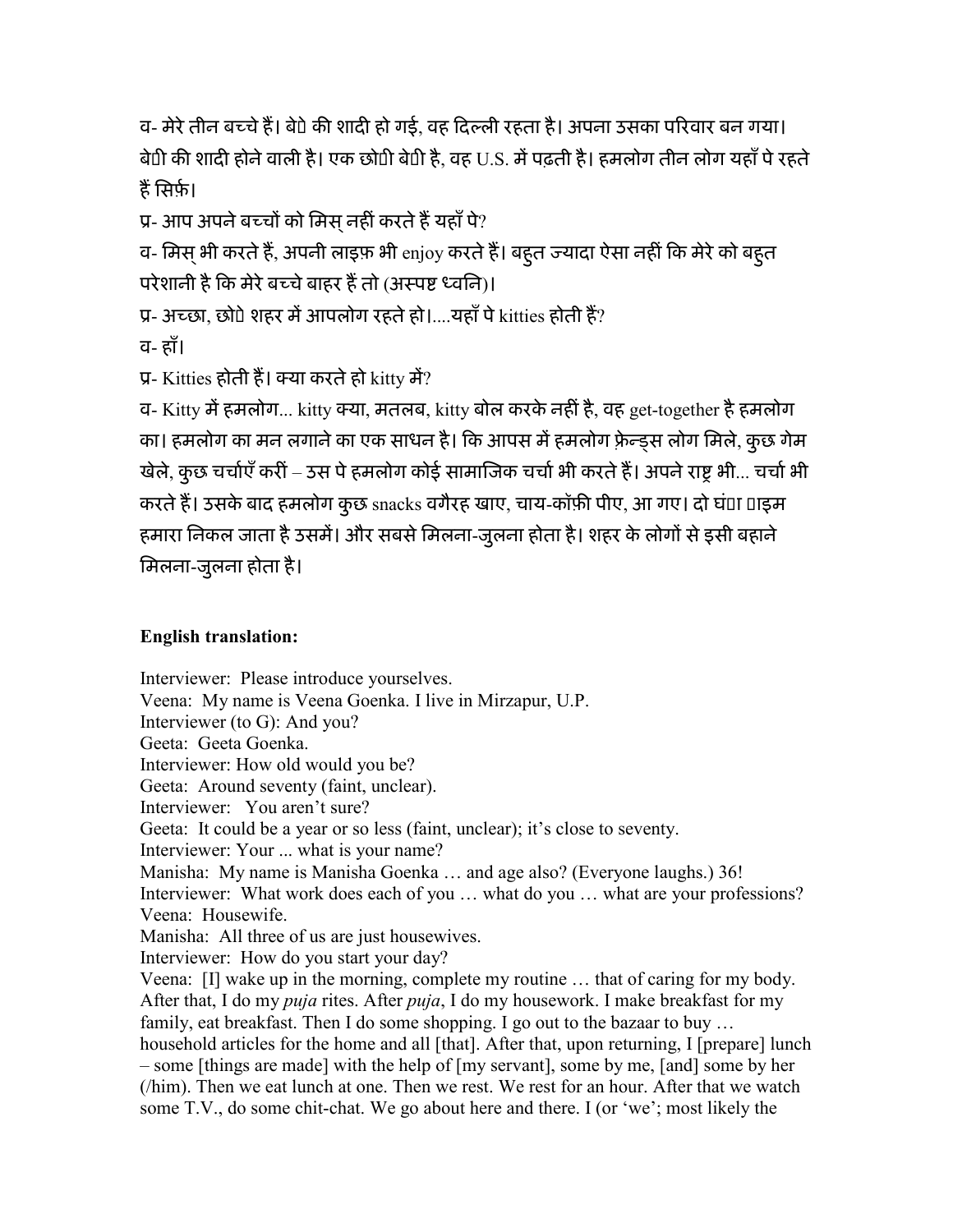former) go and sit in the office (possibly her spouse's) for some time. Then dinner, and then in the evening, some meditation, some  $puja$  – that's all.<sup>1</sup>

Interviewer: (To Manisha) How many children do you have?

Manisha: I have two children. One is fifteen and half, and the other is thirteen.

Interviewer: (to Geeta) You ... what do you do all day? Tell me.

Geeta: I don't have a special routine (faint, unclear), some embroidery and sewing, some housework.

Interviewer: How many people are there at home?

Geeta: At this time we are three persons.

Interviewer: And where is everybody now?

Geeta: All … all the children live out of town.

Interviewer: Where do [your] children live?

Geeta: Delhi, Bombay, Patna.

Interviewer: How many children do you have?

Geeta: I have two sons; they have families, all of them.

Interviewer: Where do they live? Both … the older … your older son … does he live with you?

Geeta: [My] older son (should have been बड़ा बेटा) lives with me; the younger one lives in Patna. All his children study [elsewhere] someone's in Delhi, someone's in Bombay. The daughter of one [of them] is going to get married<sup>2</sup> [to a fellow who lives in] in

Bombay …

 $\overline{a}$ 

Interviewer: Don't you miss your family here?

Geeta: I miss [them] very much.

Interviewer: Tell me, do you all sew and knit some ... time ... time ... what are your hobbies?

Geeta: Embroidery, sewing, knitting (faint, unclear). I do some (faint, unclear) of flowers, and repair it (?).

Interviewer: (To Manisha) Tell me, at your house, the office (i.e., M's spouse's office) is located downstairs, and your home is located above it. So, what … what difference does that make to your life? For example … consider that if you had been living in a flat (or apartment block), your office [would have been] far away, meaning … at present your … your husband's office is downstairs. So what does that … what responsibilities does that put on you?

Manisha: No, if the office is located at home, the wife is involved [in its workings] fulltime. As a lady … to her … meaning, anything might happen at any time. Suppose that you have to go somewhere. Then, you can't [just] leave, because it is possible that you have ... have to make tea, or perhaps, serve a snack (or 'breakfast'). But if the office is far away, then you are free. You just … just be present there at the time of your husband's return. Otherwise, during the time between [the husband's departure and return], you can go anywhere at all. Meaning, one … meaning, one can pay a bit of attention to one's personal … to oneself. But if the office is below your home, then even if you are not required to do some work [relevant to] it, you are involved anyway.

 $1$  The speaker uses simple past tense throughout, as though she were describing events of some particular day. Some speakers will do that to describe regular, habitual actions.

 $^2$  होते जा रही है is incorrect. The speaker should have said होने जा रही है.